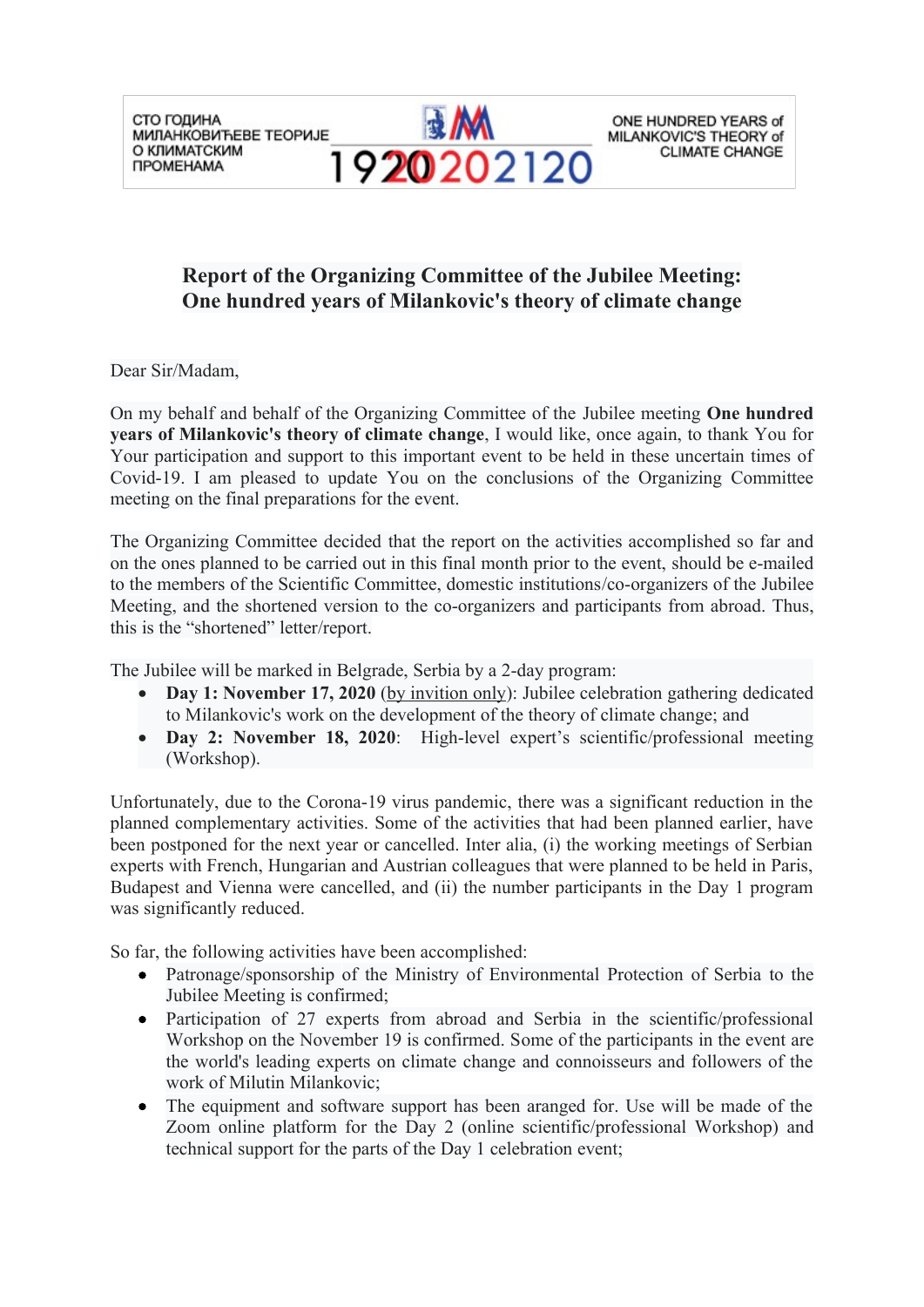- Instructions for the preparation of manuscripts and presentations were sent in good time to the participants of the Day 2 Workshop. The pdf versions of manuscripts are expected to be received by the end of October 2020, and of the PowerPoint presentations are expected by November 14;
- The Editorial Committee was formed for the preparation and publication of the Day 2 Workshop proceedings. Both electonic and limited number of paper (hard) copies will be published. Participants in the Worshop on the November 18th will be entitled to the receiving the hard copy when published;
- A high-quality (luxury) reprint edition of Milankovic's book *Théorie mathématique des phénomènes thermiques produits par la radiation solaire* has been published;
- The publication of Dr. Stella Filipi Matutinovic: *Milutin Milankovic and His Scientific Opus From Scientometric Perspective* has been prepared for bilingualel electronic publishing (in Serbian and English);
- A 20-minute documentary film was made about Milankovic's development of the theory of climate change during his WWI internment in Budapest (1914-1919). Preparations are underway to produce the film with subtitles in Hungarian, French and English;
- The design was made for the plaque on the **Proclamation of the European Physical Society – EPS** on the University of Belgrade building as a historical place of importance for the development of physical sciences;
- Comprehensive promotion of the Jubilee Meeting was well realized in the local media.

Based on the assessment of the situation regarding the Covid-19 pandemic, the Organizing Committee decided that:

- The Jubilee Meeting on November 17, 2020 will be held "live" in the Main Hall of the Rectorate of University of Belgrade. Full compliance with the due precautionary Covid-19 measures will be secured.
- The scientific/professional meeting on November 18, 2020 will be held online with coordination from the premises of the Association Milutin Milankovic, Belgrade.

It is planned that only up to 50 guests will be invited to attend the Jubilee Meeting on November 17. Invited will be the representatives of: (i) governmental organizations of the Republic of Serbia, (ii) scientific, research and educational institutions from Serbia supporters of the Association Milutin Milankovic and of this event, (iii) co-organizers of this event from abroad and (iv) embassies of the countries, scientists participating in the scientificprofessional meeting (Workshop) on November 18, 2020.

The Jubilee Meeting on November 17, at the University of Belgrade Rectorate building (Studentski trg - Students' Square) in Belgrade is planned to last about 2 hours with the following program (master of the ceremony will be a professional actor/actress):

- Opening ceremony, address by the Rector of the University of Belgrade;
- Address of the President of the Association Milutin Milankovic;
- Adress by representative of the Government of Serbia;
- Address of the representatives of domestic scientific and professional institutions;
- Address of the representative(s) of international scientific and professional organization(s) or embassies of the participating countries;
- Delivery of the Honorary Charters of the Association Milutin Milankovic;